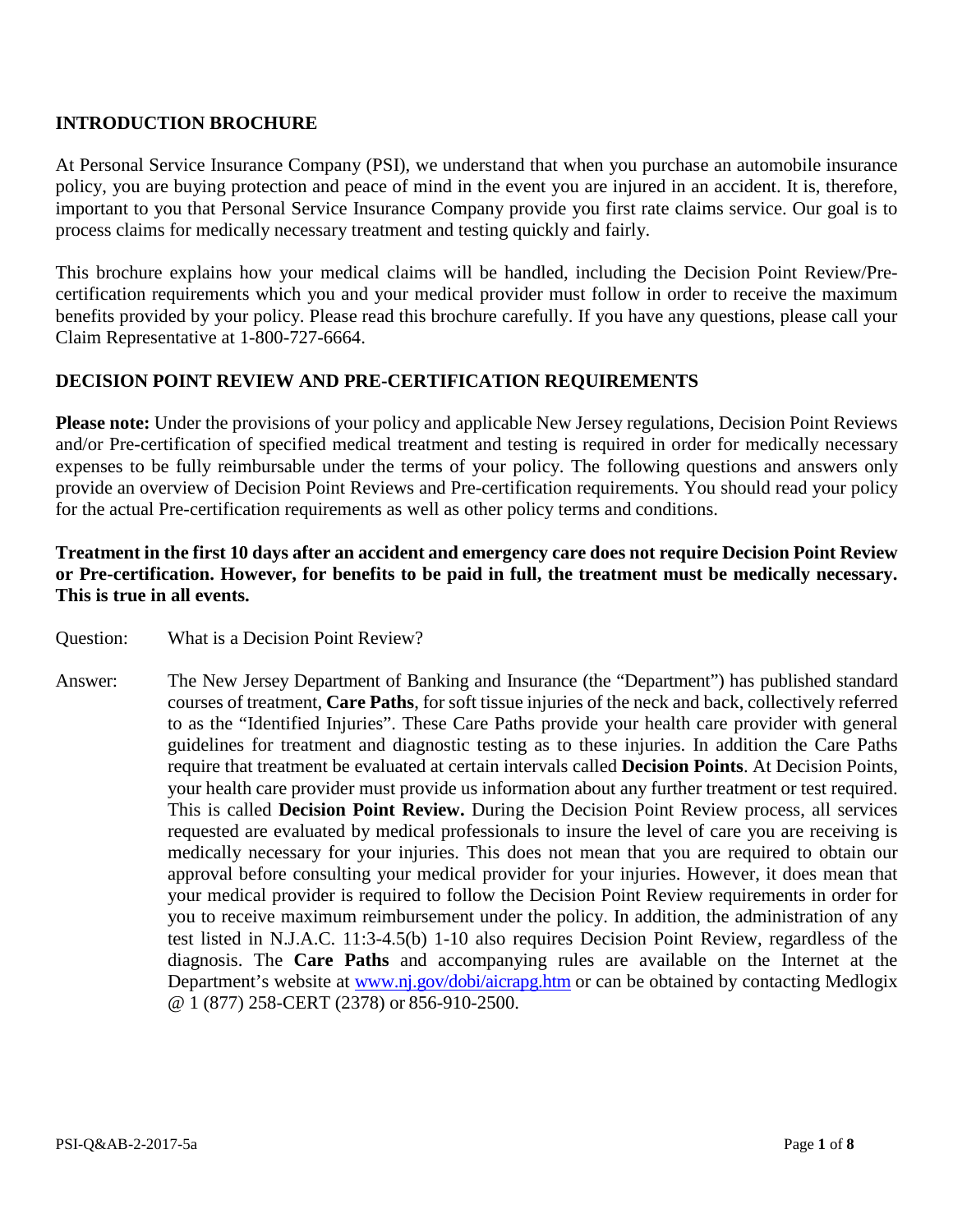Question: What is Pre-certification?

- Answer: Pre-certification is a medical review process for the specific services, test or equipment listed below in (a)-(l). During this process all services, test or equipment requested are evaluated by medical professionals to insure the level of services, tests or equipment you are receiving is medically necessary for your injuries. This does not mean that you are required to obtain our approval before consulting your medical provider for your injuries. However, it does mean that your medical provider is required to follow the Pre-certification requirements in order for you to receive maximum reimbursement under the policy.
	- (a) non-emergency inpatient and outpatient hospital care
	- (b) non-emergency surgical procedures
	- (c) extended care rehabilitation facilities
	- (d) outpatient care for soft tissue/disc injuries of the insured person's neck, back and related structures not included within the diagnoses covered by the Care Paths
	- (e) physical, occupational, speech, cognitive or other restorative therapy or other body part manipulation except that provided for Identified Injuries in accordance with Decision Point Review
	- (f) outpatient psychological/psychiatric testing and/orservices
	- (g) all pain management services except as provided for identified injuries in accordance with decision point review
	- (h) home health care
	- (i) non-emergency dental restoration
	- (j) temporomandibular disorders; any oral facialsyndrome
	- (k) infusion therapy
	- (l) Durable medical equipment (including orthotics and prosthetics) with a cost or monthly rental in excess of \$75.00.
- Question: What do I need to do to comply with the Decision Point Review and Pre-certification requirements in my policy?
- Answer: Just provide us with the name(s) of your medical providers. We will then contact them to explain the entire process. You should also give your medical provider a copy of the "*Dear Provider Letter*" included with this brochure.
- Question: What are the Vendors hours of operation?
- Answer: Medlogix Hours of Operation 7:00 AM to 7:00 PM EST Monday through Friday (excluding legal holidays)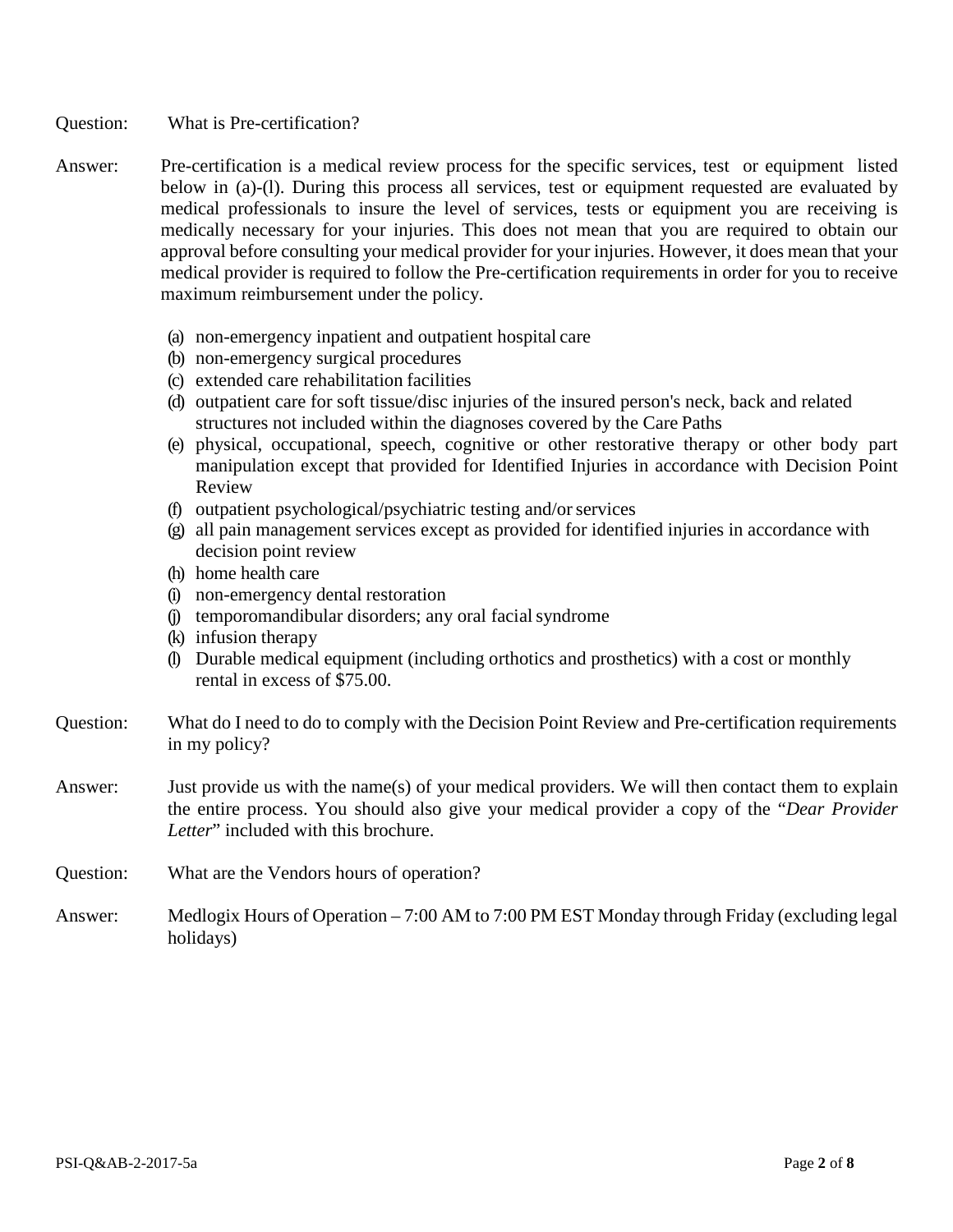- Question: How does the Decision Point Review/Pre-certification Process Work?
- Answer: In order for Medlogix to complete the review, your heath care provider is required to submit all requests on the "Attending Physicians Treatment Plan" form. A copy of this form can be found on the DOBI web site [www.nj.gov/dobi/aicrapg.htm,](http://www.nj.gov/dobi/aicrapg.htm) Medlogix's web site www.medlogix.com or by contacting Medlogix @ (877) 258-CERT (2378) or 856-910-2500. The health care provider should submit the completed form, along with a copy of your their most recent/appropriate progress notes and the results of any tests relative to the requested services to Medlogix via fax at (856) 910-2501 or mail to the following address: Medlogix LLC, 300 American Metro Blvd., Suite 170, Hamilton, NJ 08619, ATTN.: Pre-Certification Department. Its phone number is (877) 258-CERT (2378) or 856-910-2500.

The review will be completed within three (3) business days of receipt of the necessary information and notice of the decision will be communicated to both you and your health care provider by telephone, fax and/or confirmed in writing. If your health care provider is not notified within 3 business days, they may continue your test or course of treatment until such time as the final determination is communicated to them. Similarly, if an independent medical examination should be required, they may continue your tests or course of treatment until the results of the examination become available.

# **Denials of decision point review and pre-certification requests on the basis of medical necessity shall be the determination of a physician. In the case of treatment prescribed by a dentist, the denial shall be by a dentist.**

- Question: What is the definition of days?
- Answer: The definition of days is as follows: "Days" means calendar days unless specifically designated as business days.
	- 1. A calendar and business day both end at the time of the close of business hours (7:00 PM EST Monday through Friday (excluding legal holidays).
	- 2. In computing any period of time designated as either calendar or business days, the day from which the designated period of time begins to run shall not be included. The last day of a period of time designated as calendar or business day is to be included unless it is a Saturday, Sunday, or legal holiday, in which event the period runs until the end of the next day which is neither a Saturday, Sunday or legal holiday.
	- 3. Example: Response to a properly submitted provider request is due back no later than 3 business days from the date Medlogix receives the submission. Medlogix receives an Attending Provider Treatment Plan Form by facsimile transmission dated 1:00 PM EST on Wednesday February 6, 2013. Day one of the 3-buisness day period is Thursday, February 7, 2013. Since the 3<sup>rd</sup> day would be Saturday, February 9, 2013, Medlogix's decision is due no later than close of business Monday, February 11, 2013.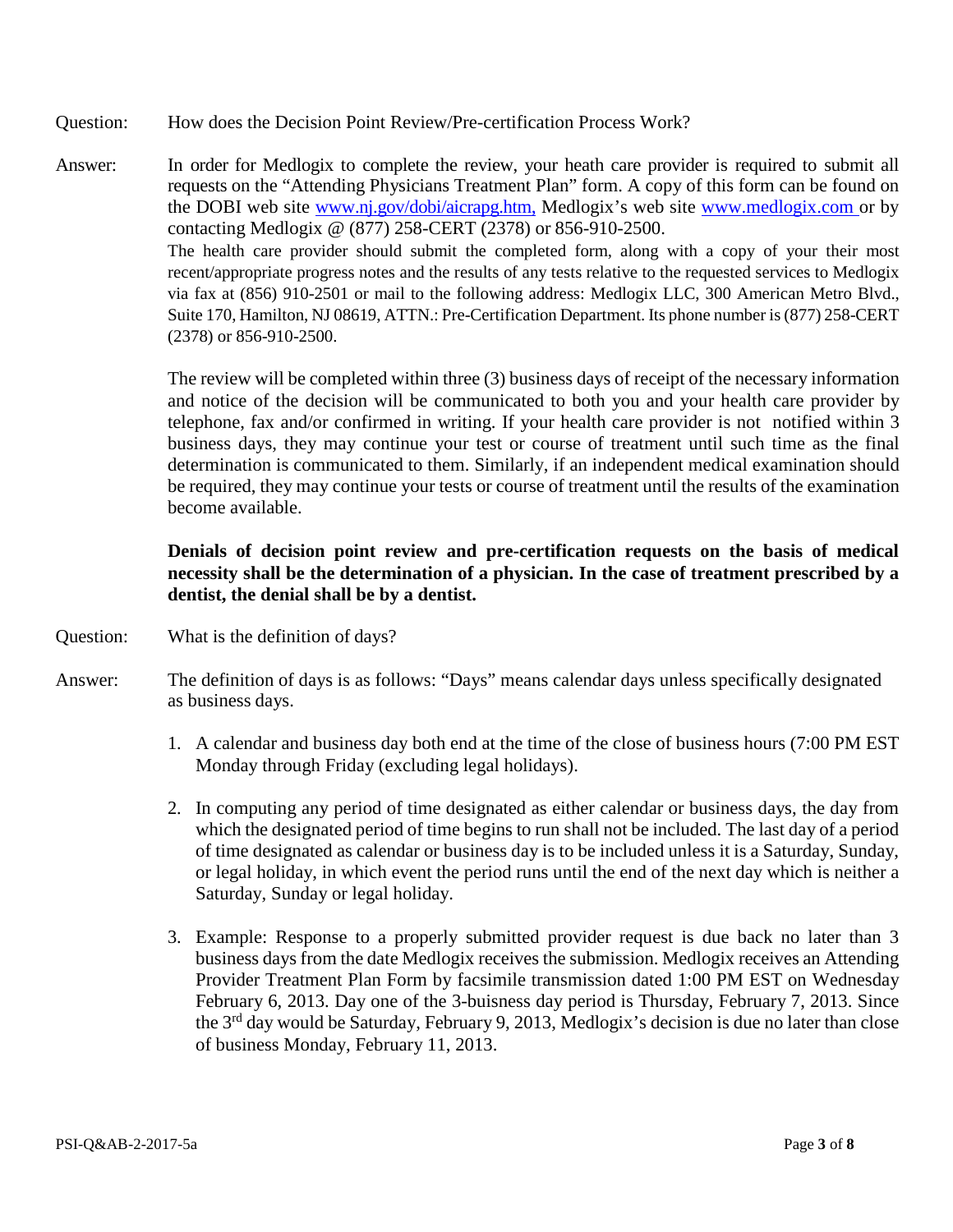#### **INDEPENDENT MEDICAL EXAMS**

Question: What are the requirements and consequences if I am requested to attend an Independent Medical Exam?

Answer: Separate and apart from a physical exam conducted pursuant to N.J.S.A. 39:6A-13(d), if the need arises for Medlogix to utilize an independent medical exam during the decision point review/precertification process, the guidelines in accordance to 11:3-4.7(e) 1-7 will be followed. This includes but is not limited to: prior notification to the injured person or his or her designee, scheduling the exam within seven calendar days of the receipt of the attending physicians treatment plan form (unless the injured person agrees to extend the time period), having the exam conducted by a provider in the same discipline, scheduling the exam at a location reasonably convenient to the injured person, and providing notification of the decision within three business days after attendance of the exam. If the examining provider prepares a written report concerning the examination, you or your designee shall be entitled to a copy upon written request.

> If you have two or more unexcused failures to attend the scheduled exam, notification will be immediately sent to you, and all health care providers known by Medlogix to be treating you for the diagnosis (and related diagnosis) contained in the attending physicians treatment plan form. The notification will place you on notice that all future treatment, diagnostic testing or durable medical equipment required for the diagnosis (and related diagnosis) contained in the attending physicians treatment plan form will not be reimbursable as a consequence for failure to comply with the plan.

# **MANDATORY INTERNAL APPEAL PROCESS/PERSONAL INJURY PROTECTION DISPUTE RESOLUTION**

- Question: Can my health care provider appeal a Pre-Service or Post-Service denial?
- Answer: Under Personal Service Insurance Company's Conditional Assignment of Benefits, the provider shall be required to submit disputes to the Internal Appeal process before submitting the disputes to Personal Injury Protection Dispute Resolution under N.J.A.C. 11:3- 5, et seq.

The Internal Appeal process is an attempt to resolve disputes directly between PSI and the provider.

Yes, Internal Appeals are required. Prior to making a request for alternate dispute resolution, all appeals must be initiated using the forms established by the NJ Department of Banking and Insurance. The minimum required information (identified by form section number) is as follows: KEY DATES (sections 1-2) CLAIM INFO (sections 3-5) PATIENT INFO (sections 6-7 and 9- 13) PROVIDER/FACILITY INFO (sections 14-25) DOCUMENTS INCLUDED INFO (section 29 indicated with asterisk) PRE-SERVICE APPEALS ISSUES INFO (sections 30-31, and 32, 33,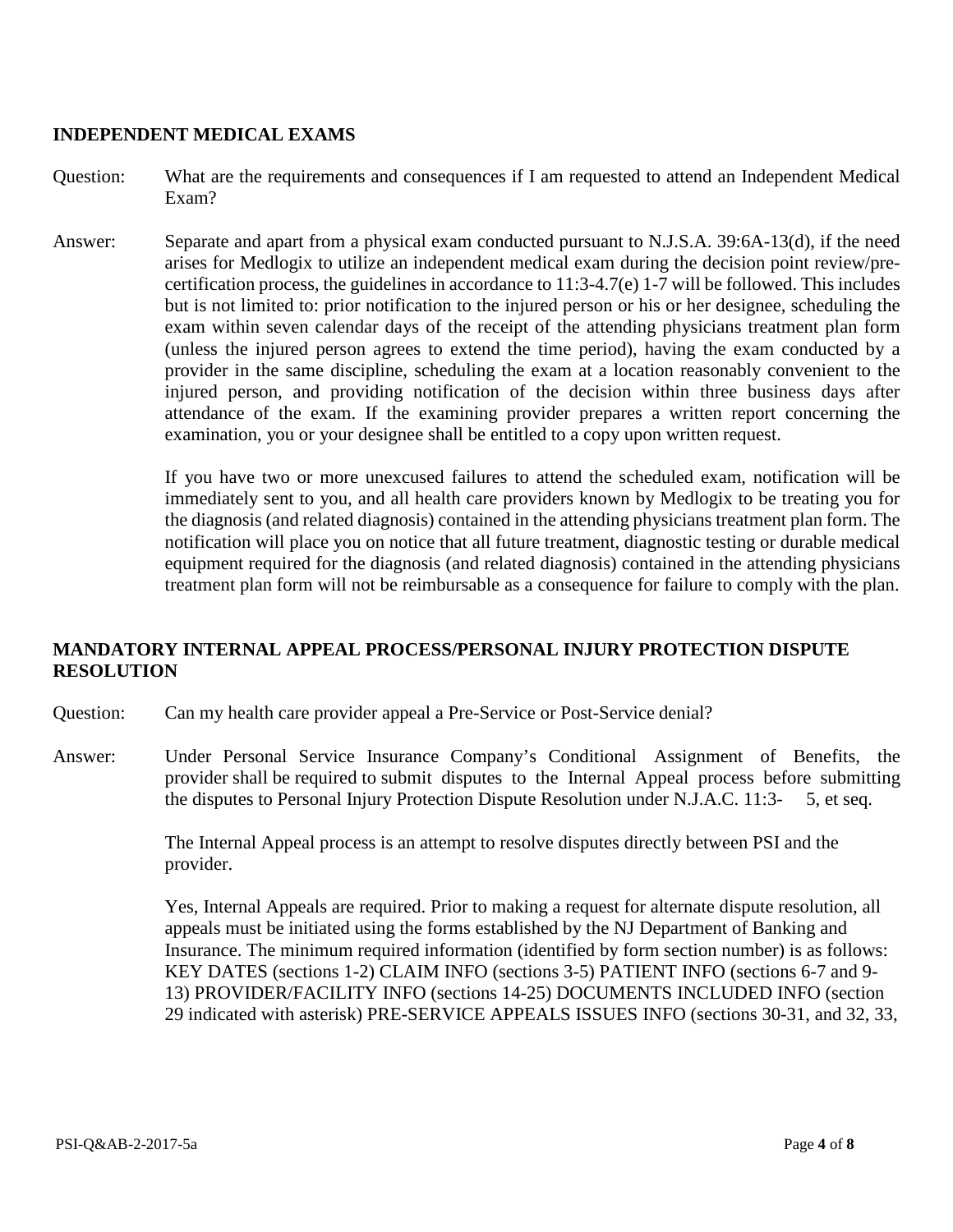or 34) POST-SERVICE APPEALS ISSUES INFO (sections 30-31, 33 and/or 38 and 34-36 if completing section 38) PRE-SERVICE SIGNATURE INFO (sections 35-36) POST-SERVICE SIGNATURE INFO (sections 39-40).

Failure to follow these requirements will be considered an incomplete submission and will result in an administrative denial. This incomplete submission does not constitute acceptance within the required timeframes for Pre-service and Post-service appeals.

Failure to complete the Internal Appeals procedures as outlined in 11:3-4.7B on the forms established by the Department prior to filing arbitration or litigation will invalidate any assignment of benefits.

Completion of the internal appeal process means timely submission of an appeal and receipt of the response prior to filing for alternate dispute resolution. Except for emergency care as defined in N.JA.C. 11:3-4.2, any treatment that is the subject of the appeal that is performed prior to the receipt by the provider of the appeal decision shall invalidate the assignment of benefits.

There are two types of appeals (with specific workflows) that can be considered:

Pre-service: an appeal of the denial or modification of a decision point review or precertification request prior to the performance or issuance of the requested medical procedure, treatment, diagnostic test, other service, and/or durable medical equipment on the grounds of medical necessity.

An appeal of a denial of decision point review or precertification request must be made as preservice appeal.

The Pre-service appeal form and any supporting documentation shall be submitted by the provider to Medlogix via fax@ (856) 910-2501 or in writing@ 300 American Metro Blvd., Suite 170, Hamilton, NJ 08619.

A pre-service appeal shall be submitted no later than 30 days after receipt of a written denial or modification of requested services.

Decisions on pre-service appeals shall be issued by the insurer or its designated vendor to the provider who submitted the appeal no later than 14 days after receipt of the pre-service appeal form and any supporting documentation. If it's determined that the new information submitted with the appeal requires the need of an expert report or addendum to an expert report (ie: Peer Review, Independent Medical Exam, Medical Director Review, etc...) to properly respond to the appeal, an additional 10 days will be added to the response time requirement.

Post-service: an appeal subsequent to the performance or issuance of the services and/or what should be reimbursed.

The Post-service appeal form and any supporting documentation shall be submitted by the provider to Medlogix via fax @ (856) 552-1999 or in writing@ 300 American Metro Blvd., Suite 170, Hamilton, NJ 08619.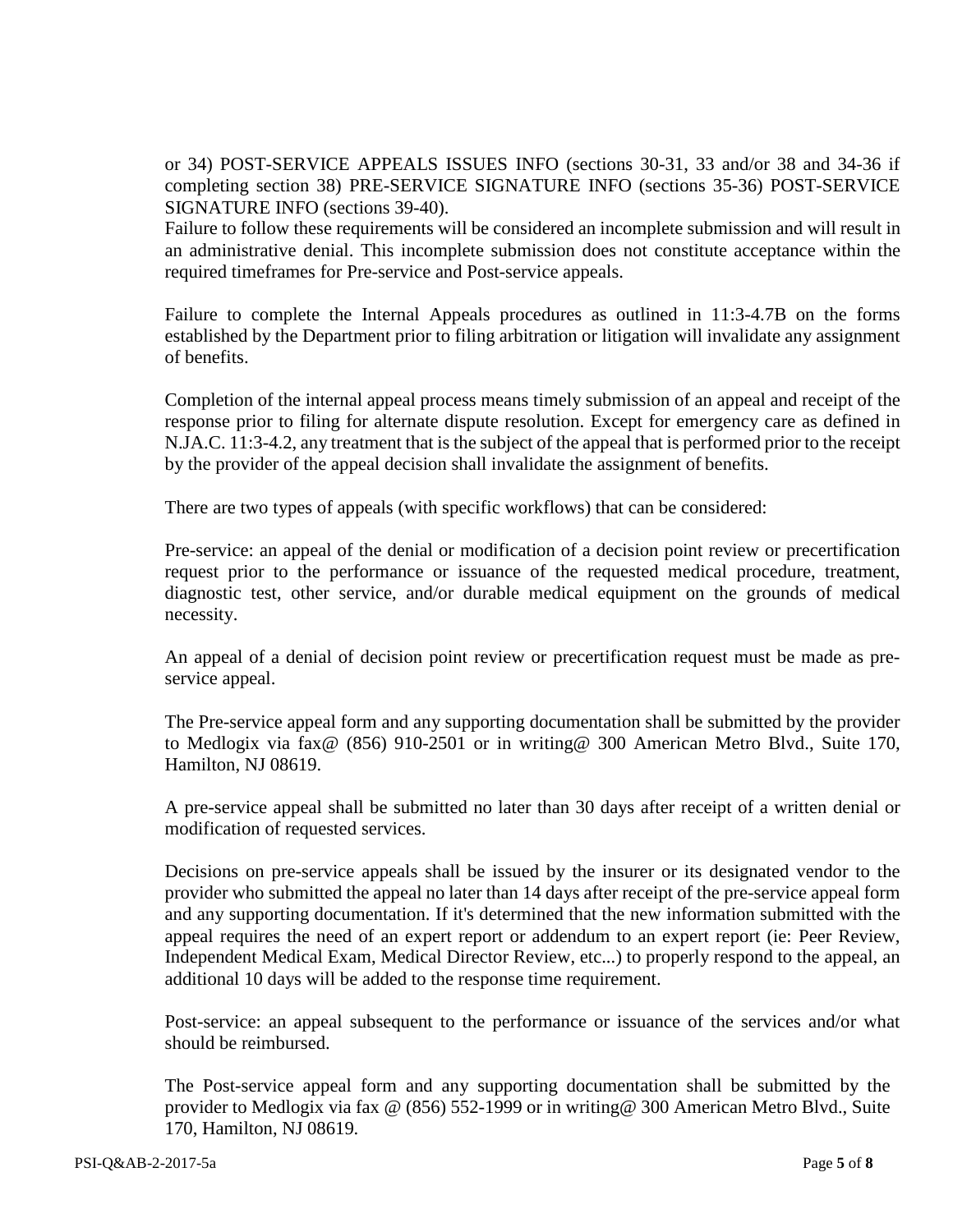A post-service appeal shall be submitted at least 45 days prior to initiating alternate dispute resolution pursuant to N.J.A.C. 11:3-5 or filing an action in Superior Court.

Decisions on post-service appeals shall be issued by the insurer or its designated vendor to the provider who submitted the appeal no later than 30 days after receipt of the appeal form and any supporting documentation. If it's determined that the new information submitted with the appeal requires the need of an expert report or addendum to an expert report (ie: Professional Code Review, Medical Bill Audit Report, UCR Analytical Analysis, etc...) to properly respond to the appeal, an additional 10 days will be added to the response time requirement.

The appeal process described above provides only one-level of appeal prior to submitting the dispute to alternate dispute resolution. A provider cannot submit a pre-service appeal and then a post-service appeal on the same issue. The preapproval of the treatment and the reimbursement for that treatment are separate issues. A provider can submit a pre-service appeal for the treatment and then a post-service appeal for the reimbursement for that treatment.

If a claimant or provider retains counsel to represent them during the Internal Appeal Procedures, they do so strictly at their own expense. No reimbursement will be issued for counsel fees or any other costs, regardless of the outcome of the appeal.

A PIP dispute, as defined by N.J.A.C. 11:3-5, may be submitted to Personal Injury Protection (PIP) Dispute Resolution in accordance with the Personal Service Insurance Company policy. PIP Dispute Resolution shall be conducted in accordance with the procedures set forth in N.J.A.C. 11:3-5, including any amendments. The final determination made by the dispute resolution professional shall be binding on the parties, but subject to vacation, modification or correction by the Superior Court in an action filed pursuant to N.J.S.A 2A:23A-13 for review of the award.

Under PSI's Conditional Assignment of Benefits, after exhausting the Internal Appeal process, a provider must submit any PIP dispute, as defined by N.J.A.C. 11:3-5, to PIP Dispute Resolution in accordance with this Plan.

# **VOLUNTARY UTILIZATION PROGRAM**

Question: Does the plan provide voluntary networks for certain services, tests or equipment?

Answer: In accordance with the regulations, the plan includes a voluntary utilization program for:

- 1. Magnetic Resonance Imagery
- 2. Computer Assisted Tomography
- 3. The electro diagnostic tests listed in N.J.A.C. 11:3-4.5(b)1 through 3 except for needle EMGs, H-reflex and nerve conduction velocity (NVC) tests performed together by the treating physician
- 4. Durable medical equipment (including orthotics and prosthetics) with a cost or monthly rental in excess of \$75.00
- 5. Services, equipment or accommodations provided by an ambulatory surgery facility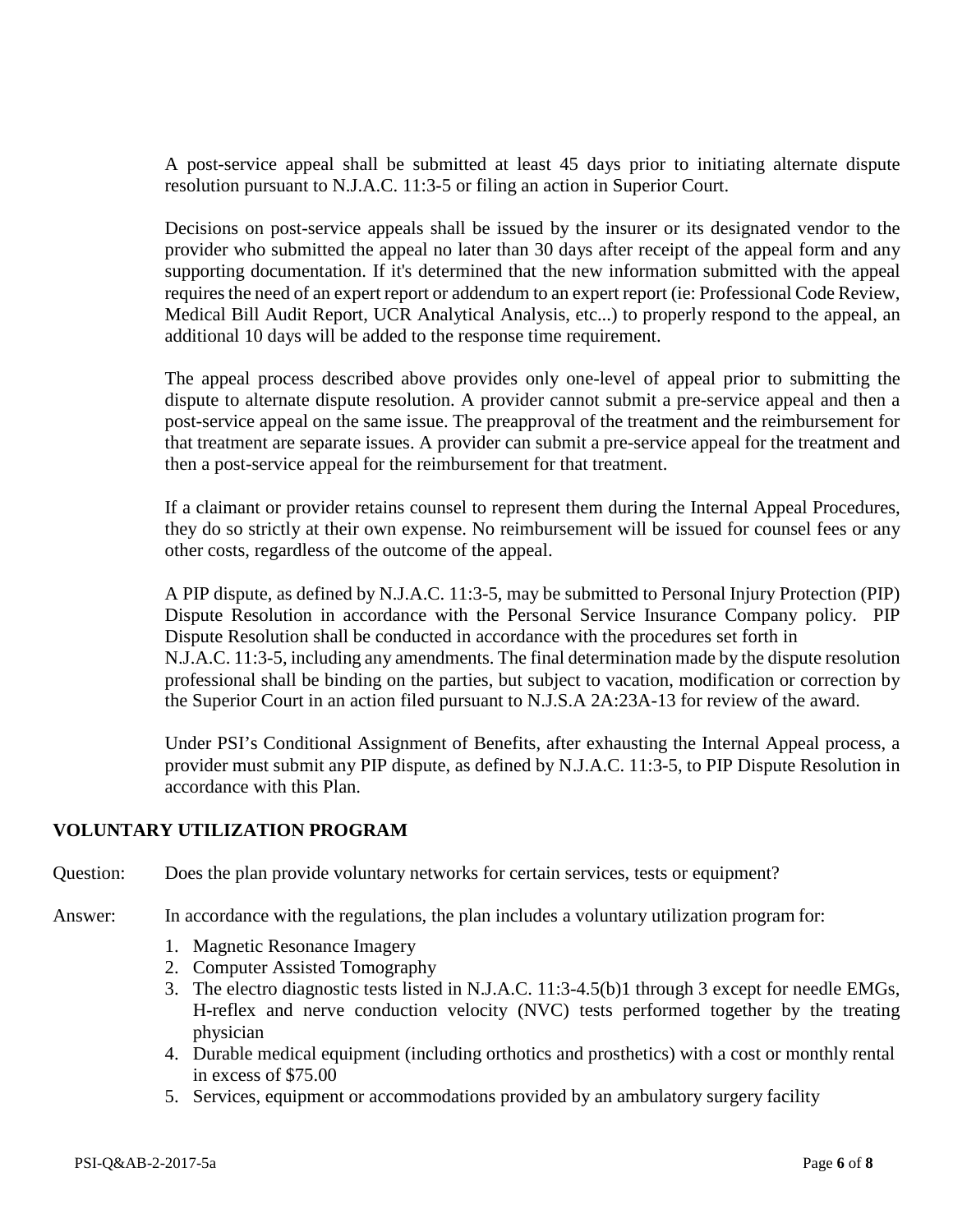- Question: How do I gain access to one of these networks?
- Answer: When one of the above listed services, tests or equipment is requested through the decision point review/pre-certification process, a detailed care plan evaluation letter containing the outcome of the review is sent to you, and the requesting health care provider. The notice will include how to acquire a list of available preferred provider networks, with phone numbers and addresses, to obtain the medically necessary services, tests or equipment requested. In accordance with N.J.A.C.11:3- 4.4(g), failure to use an approved network will result in an additional co-payment not to exceed 30 percent of the eligible charge.

In addition to securing a list of preferred provider networks through the process outlined in the paragraph above, visit Medlogix's website @ www.medlogix.com, contact Medlogix by phone @ (877) 258- CERT (2378) or 856-910-2500, via fax @ (856) 910-2501, or in writing @ 300 American Metro Blvd., Suite 170, Hamilton, NJ 08619.

# **PENALTY CO-PAYMENTS**

- Question: Why would payment of my bills for health care services, tests and durable medical equipment be subject to additional co-pay, and how much is it?
- Answer: If you're health care provider does not comply with the decision point review/pre-certification previsions of the plan, including failure to submit a request for decision point review/precertification or failure to provide clinically supported findings that support the request, payment of those services rendered will result in a co-payment of 50% (in addition to any deductible or copayment that applies under the policy) for medically necessary treatment and tests and equipment. Keep in mind that treatment which is not medically necessary is not reimbursable under the terms of the policy.

If you do not utilize a network provider/facility to obtain those services, tests, prescription drugs or equipment listed in the voluntary utilization review program section, payment for those services rendered will result in a co-payment of 30% (in addition to any deductible or co- payment that applies under the policy) for medically necessary treatment, tests and equipment. Keep in mind that treatment which is not medically necessary is not reimbursable under the terms of the policy.

#### **ASSIGNMENT OF BENEFITS**

- Question: Can I assign my benefits?
- Answer: Yes, but only to a provider of service benefits. As a condition of the assignment of benefits, the treating medical provider or provider of service benefits agrees to comply with all the procedures of the Plan. The provider also agrees to initiate all Pre-certification and Decision Point Review requests as required by the Plan. In the event the provider fails to comply with the conditions of the Plan, and such failure results in the imposition of a co-payment penalty, the provider will hold the patient harmless for such co-payment penalty insofar as the provider will not seek payment